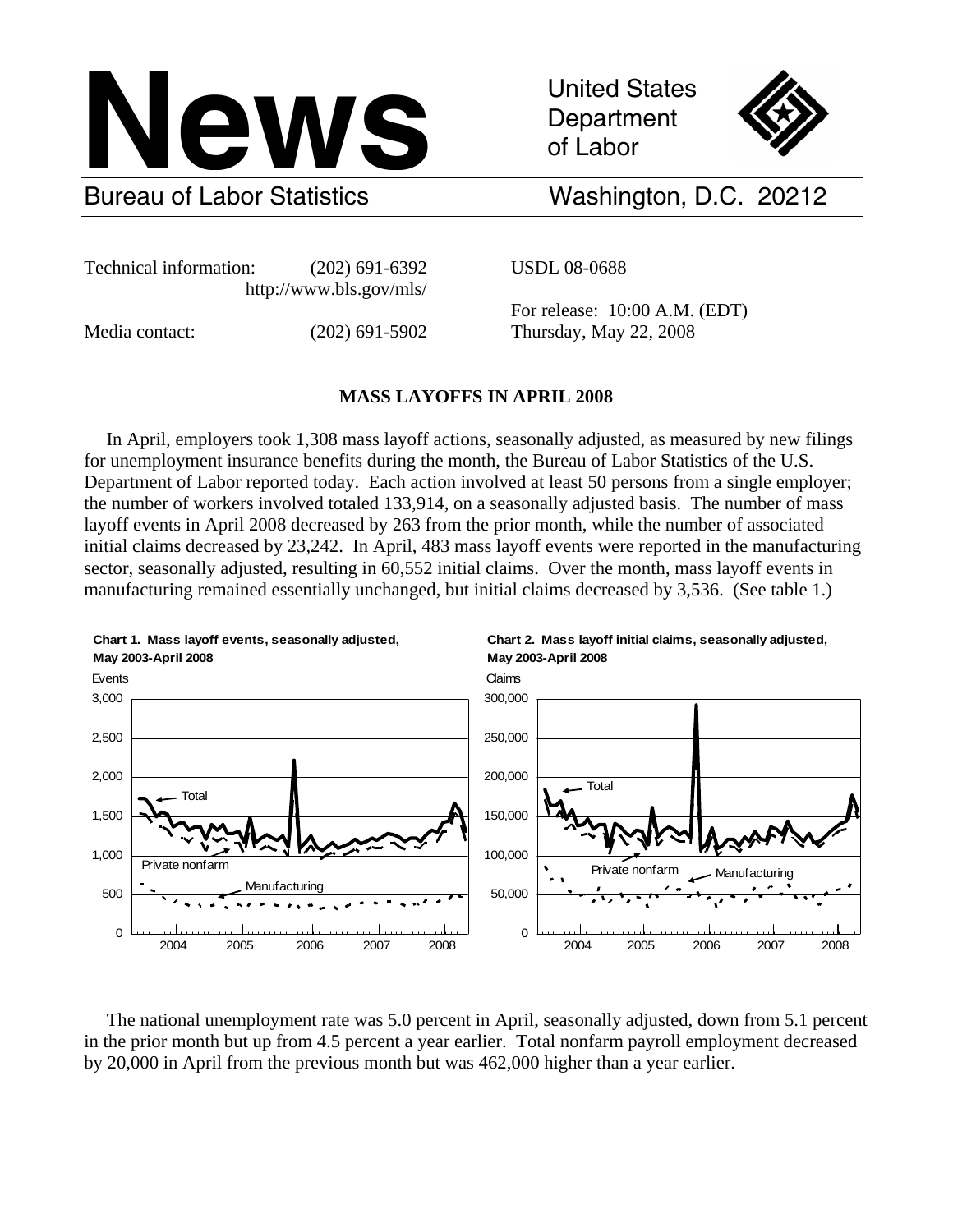|                                         | Initial claims | April peak |                |  |  |
|-----------------------------------------|----------------|------------|----------------|--|--|
| Industry                                |                | Year       | Initial claims |  |  |
|                                         | 11,280         | 2001       | 17,507         |  |  |
| School and employee bus transportation  | 6,258          | 2006       | 17,621         |  |  |
|                                         | 5,082          | 1996       | 14,744         |  |  |
|                                         | 3,645          | 2004       | 5,496          |  |  |
|                                         | 3,256          | 2006       | 3,791          |  |  |
|                                         | 2,711          | 2007       | 3,451          |  |  |
| Professional employer organizations     | 2,673          | 2001       | 3,280          |  |  |
| Farm labor contractors and crew leaders | 2,616          | 1998       | 4,054          |  |  |
| Scheduled passenger air transportation  | 2,278          | 2008       | 2,278          |  |  |
| Motion picture and video production     | 2,076          | 1997       | 15,908         |  |  |

**Table A. Industries with the largest number of mass layoff initial claims in April 2008**

## Industry Distribution (Not Seasonally Adjusted)

The number of mass layoff events in April, at 1,272 on a not seasonally adjusted basis, was up by 53 from a year earlier. The number of associated initial claims was 130,810, an increase of 3,366 over the year. (See table 2.) The largest over-the-year increases in initial claims occurred in transportation equipment manufacturing  $(+6,114)$  and administrative and support services  $(+5,878)$ . The largest decreases occurred in transit and ground passenger transportation (-11,550) and in motion picture and sound recording industries (-5,806).

The manufacturing sector accounted for 31 percent of all mass layoff events and 37 percent of initial claims filed in April; a year earlier, manufacturing made up 25 percent of events and 28 percent of initial claims. In April 2008, the number of manufacturing claimants was highest in transportation equipment manufacturing (17,617), followed by food manufacturing (7,085). (See table 3.) Administrative and waste services accounted for 13 percent of both mass layoff events and initial claims in April, primarily from temporary help services.

The six-digit NAICS industry with the highest number of initial claims was temporary help services with 11,280, followed by school and employee bus transportation (6,258), and automobile manufacturing (5,082). Among the 10 industries with the highest levels of initial claims, scheduled passenger air transportation reached a program high for the month of April (with data available back to 1995). (See table A.)

# Geographic Distribution (Not Seasonally Adjusted)

Among the four census regions, the highest number of initial claims in April due to mass layoffs was in the West (41,721). The Midwest had the second largest number of initial claims among the regions (37,169), followed by the South with 27,299 and the Northeast with 24,621. (See table 5.)

The number of initial claimants in mass layoffs increased over the year in 2 of the 4 regions–the Midwest (+14,124) and the South (+1,088). Five of the 9 divisions had over-the-year increases in initial claims, led by the East North Central (+10,612).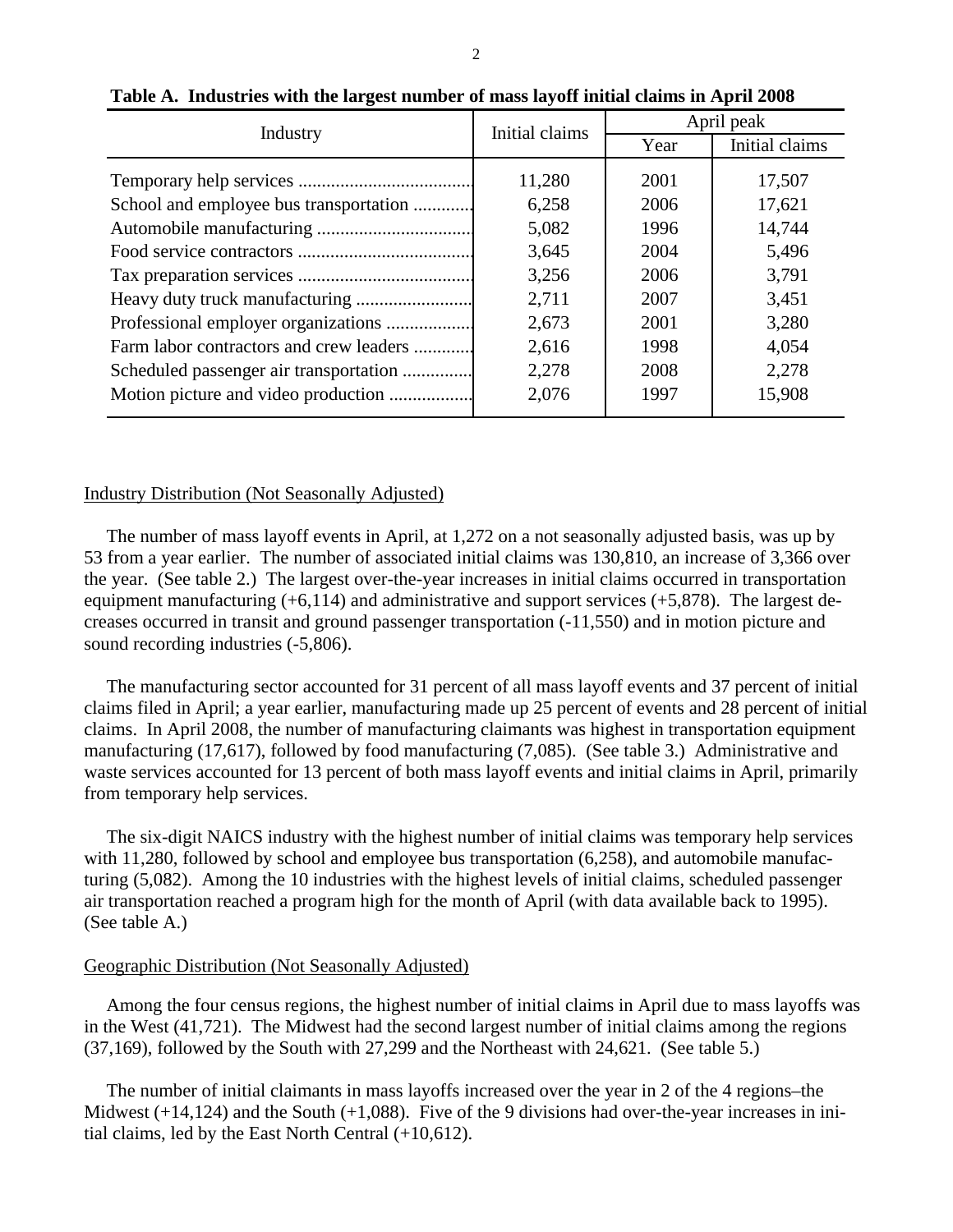California recorded the highest number of initial claims filed due to mass layoff events in April with 28,172, followed by Michigan (11,156), New York (7,539), and Pennsylvania (7,506). (See table 6.) Twenty-eight states reported over-the-year increases in initial claims associated with mass layoffs, led by Michigan (+7,367), Texas (+2,477), and Indiana (+2,144). States with the largest over-the-year decreases in claims were New York (-7,715) and Pennsylvania (-3,491).

\_\_\_\_\_\_\_\_\_\_\_\_\_\_\_\_\_\_\_\_\_\_\_\_\_\_\_\_\_\_

The report on Mass Layoffs in May 2008 is scheduled to be released on Friday, June 20.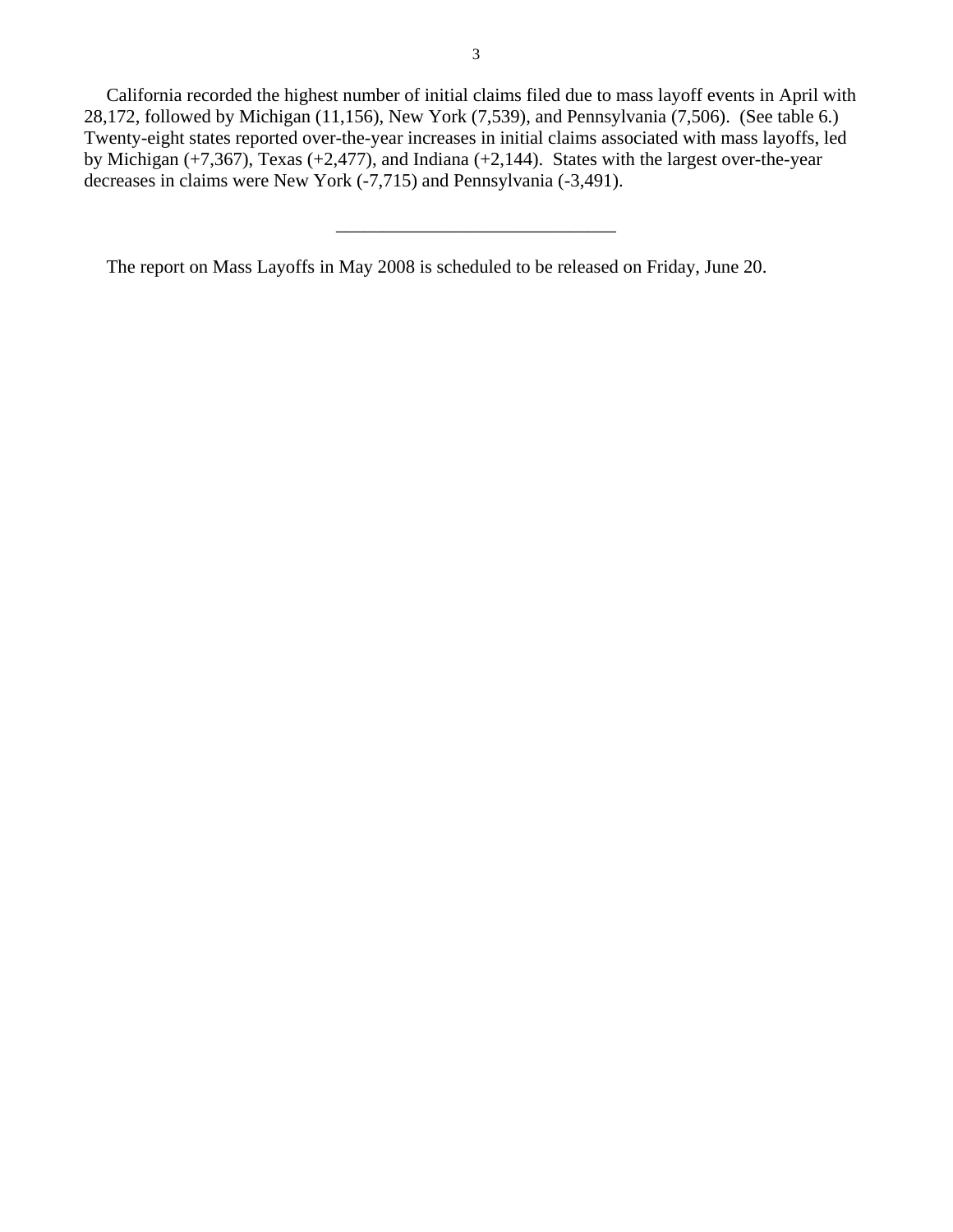# **Technical Note**

The Mass Layoff Statistics (MLS) program is a federalstate program that uses a standardized automated approach to identifying, describing, and tracking the effects of major job cutbacks, using data from each state's unemployment insurance database. Each month, states report on employers which have at least 50 initial claims filed against them during a consecutive 5-week period. These employers then are contacted by the state agency to determine whether these separations lasted 31 days or longer, and, if so, other information concerning the layoff is collected. States report on layoffs lasting more than 1 month on a quarterly basis.

A given month contains an aggregation of the weekly unemployment insurance claims filings for the Sunday through Saturday weeks in that month. All weeks are included for the particular month, except if the first day of the month falls on Saturday. In this case, the week is included in the prior month's tabulations. This means that some months will contain 4 weeks and others, 5 weeks, the number of weeks in a given month may be different from year to year, and the number of weeks in a year may vary. Therefore, analysis of over-the-month and over-the-year change in not seasonally adjusted series should take this calendar effect into consideration.

The MLS program resumed operations in April 1995 after it had been terminated in November 1992 due to lack of funding. Prior to April 1995, monthly layoff statistics were not available.

Information in this release will be made available to sensory impaired individuals upon request. Voice phone: 202-691-5200; TDD message referral phone number: 1-800- 877-8339.

### **Definitions**

*Employer*. Employers in the MLS program include those covered by state unemployment insurance laws. Information on employers is obtained from the Quarterly Census of Employment and Wages (QCEW) program, which is administered by the Bureau of Labor Statistics (BLS).

*Initial claimant*. A person who files any notice of unem-

ployment to initiate a request either for a determination of entitlement to and eligibility for compensation, or for a subsequent period of unemployment within a benefit year or period of eligibility.

*Mass layoff event*. Fifty or more initial claims for unemployment insurance benefits filed against an employer during a 5-week period, regardless of duration.

#### **Seasonal adjustment**

Effective with the release of data for January 2005, BLS began publishing six seasonally adjusted monthly MLS series. The six series are the numbers of mass layoff events and mass layoff initial claims for the total, private nonfarm, and manufacturing sectors.

Seasonal adjustment is the process of estimating and removing the effect on time series data of regularly recurring seasonal events such as changes in the weather, holidays, and the beginning and ending of the school year. The use of seasonal adjustment makes it easier to observe fundamental changes in time series, particularly those associated with general economic expansions and contractions.

The MLS data are seasonally adjusted using the X-12- ARIMA seasonal adjustment method on a concurrent basis. Concurrent seasonal adjustment uses all available monthly estimates, including those for the current month, in developing seasonal adjustment factors. Revisions to the most recent 5 years of seasonally adjusted data will be made once a year with the issuance of December data. Before the data are seasonally adjusted, prior adjustments are made to the original data to adjust them for differences in the number of weeks used to calculate the monthly data. Because weekly unemployment insurance claims are aggregated to form monthly data, a particular month's value could be calculated with 5 weeks of data in one year and 4 weeks in another. The effects of these differences could seriously distort the seasonal factors if they were ignored in the seasonal adjustment process. These effects are modeled in the X-12- ARIMA program and are permanently removed from the final seasonally adjusted series.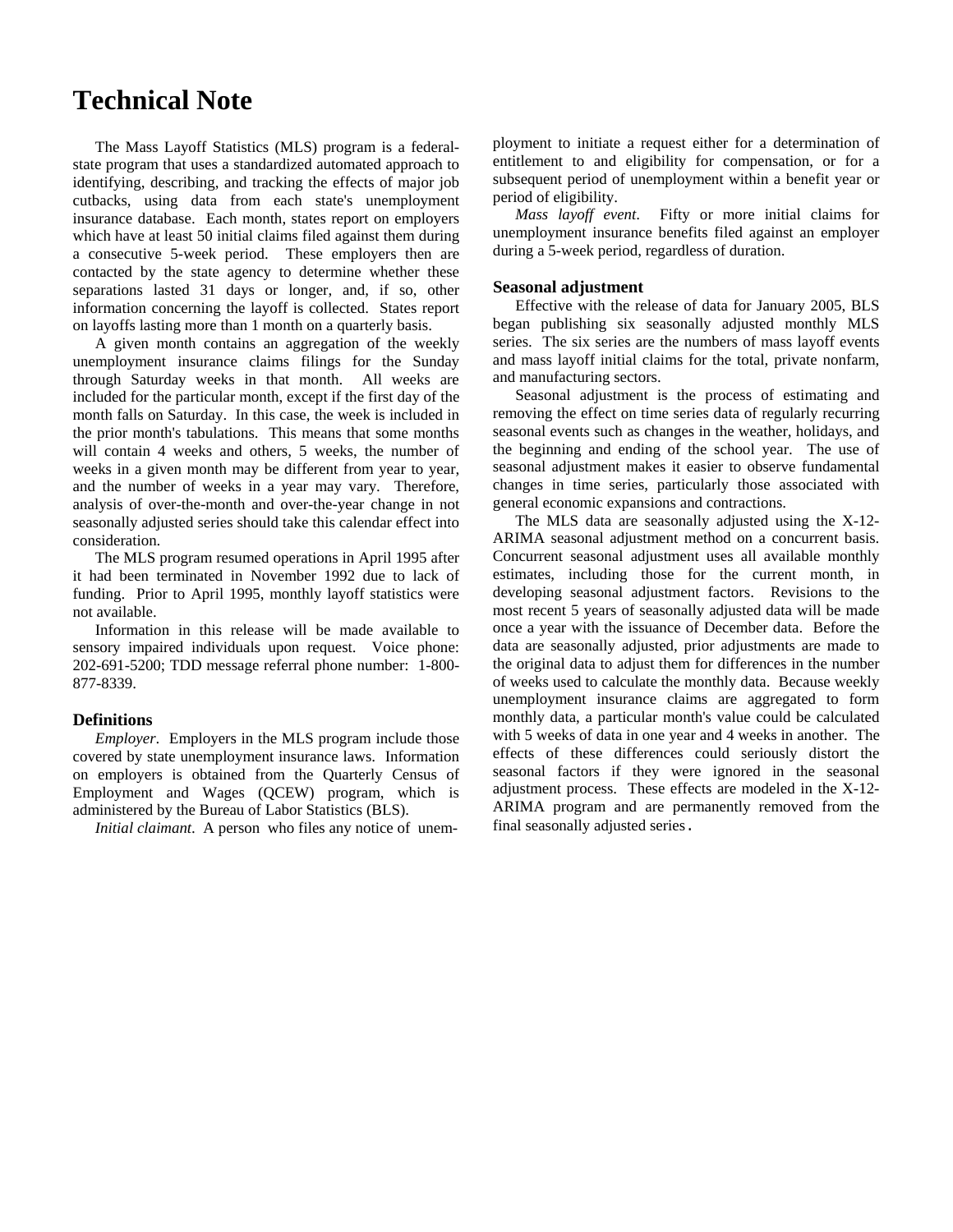**Table 1. Mass layoff events and initial claimants for unemployment insurance, May 2004 to April 2008, seasonally adjusted**

| ocasonany aaj |                | Total                |                | Private nonfarm      | Manufacturing |                      |  |
|---------------|----------------|----------------------|----------------|----------------------|---------------|----------------------|--|
| Date          | Events         | Initial<br>claimants | Events         | Initial<br>claimants | Events        | Initial<br>claimants |  |
| 2004          |                |                      |                |                      |               |                      |  |
|               | 1,224          | 114,810              | 1,059          | 100,854              | 339           | 39,045               |  |
|               | 1,400          | 141,168              | 1,231          | 128,245              | 371           | 47,243               |  |
|               | 1,329          | 137,805              | 1,178          | 126,301              | 376           | 50,799               |  |
|               | 1,426          | 128,759              | 1,233          | 113,809              | 343           | 36,539               |  |
|               | 1,285          | 127,833              | 1,154          | 116,843              | 336           | 45,690               |  |
|               | 1,283          | 132,766              | 1.169          | 123,471              | 363           | 47,046               |  |
|               | 1,320          | 130,873              | 1,174          | 119,029              | 380           | 45,416               |  |
|               | 1,148          | 111,060              | 991            | 99,784               | 287           | 31,935               |  |
| 2005          |                |                      |                |                      |               |                      |  |
|               |                |                      |                |                      |               |                      |  |
|               | 1,475          | 160,725              | 1,346          | 151,028              | 382           | 61,324               |  |
|               | 1,146          | 121,455              | 1,020          | 110,480              | 353<br>372    | 43,568               |  |
|               | 1,207          | 131,271              | 1,066          | 120,945<br>126,550   |               | 53,673               |  |
|               | 1,252<br>1,248 | 136,752              | 1,125<br>1,104 | 123,495              | 401<br>398    | 60,681<br>54,999     |  |
|               |                | 136,420              |                |                      | 368           |                      |  |
|               | 1,196<br>1,250 | 127,084              | 1,078          | 118,012              | 357           | 58,300               |  |
|               |                | 132,445              | 1,103          | 119,566              | 341           | 46,602               |  |
|               | 1,144<br>2,248 | 125,686<br>297,544   | 1,000<br>2,028 | 113,762<br>251,185   | 417           | 47,598<br>55,304     |  |
|               | 1,101          | 110.035              | 982            | 100,934              | 321           | 43,230               |  |
|               | 1,176          | 114,965              | 1,042          | 103,535              | 332           | 42,071               |  |
|               | 1,261          | 134,461              | 1,132          | 123,418              | 360           | 46,863               |  |
|               |                |                      |                |                      |               |                      |  |
| 2006          |                |                      |                |                      |               |                      |  |
|               | 1,107          | 110,800              | 988            | 101,494              | 283           | 34,037               |  |
|               | 1,031          | 109,798              | 940            | 101,828              | 322           | 43,147               |  |
|               | 1,084          | 119,049              | 983            | 110,668              | 323           | 48,119               |  |
|               | 1,171          | 121,580              | 1,043          | 112,175              | 368           | 49,568               |  |
|               | 1,124          | 117,115              | 1,005          | 107,181              | 314           | 43,087               |  |
|               | 1,146          | 123,827              | 1,030          | 114,080              | 352           | 44,869               |  |
|               | 1,179          | 121,017              | 1,051          | 111,336              | 372           | 48,534               |  |
|               | 1,270          | 135,400              | 1,107          | 124,427              | 377           | 60,906               |  |
|               | 1,173          | 123,767              | 1,056          | 114,677              | 385           | 45,767               |  |
|               | 1,191          | 121,827              | 1,076          | 113,123              | 399           | 53,601               |  |
|               | 1,232          | 133,803              | 1,121          | 124,559              | 414           | 58,385               |  |
|               | 1,194          | 131,062              | 1,092          | 121,796              | 374           | 51,408               |  |
| 2007          |                |                      |                |                      |               |                      |  |
|               | 1,254          | 128,223              | 1.118          | 117,824              | 391           | 52,858               |  |
|               | 1,352          | 143,837              | 1,238          | 135,066              | 416           | 61,749               |  |
|               | 1,277          | 130,981              | 1,169          | 122,488              | 412           | 52,606               |  |
|               | 1,243          | 126,977              | 1,116          | 116,926              | 382           | 43,930               |  |
|               | 1,199          | 120,587              | 1,096          | 113,069              | 370           | 48,910               |  |
|               | 1,238          | 129,858              | 1,116          | 120,165              | 351           | 40,670               |  |
|               | 1,247          | 127,687              | 1,140          | 119,614              | 392           | 51,333               |  |
|               | 1,228          | 121,886              | 1,128          | 114,628              | 335           | 36,518               |  |
|               | 1,307          | 128,487              | 1,204          | 121,294              | 430           | 53,432               |  |
|               | 1,347          | 136,124              | 1,224          | 127,163              | 430           | 57,695               |  |
|               | 1,329          | 139,671              | 1,215          | 131,390              | 414           | 56,965               |  |
|               | 1,433          | 141,750              | 1,315          | 133,024              | 462           | 58,108               |  |
|               |                |                      |                |                      |               |                      |  |
| 2008          |                |                      |                |                      |               |                      |  |
|               | 1,438          | 144,111              | 1,317          | 134,347              | 427           | 55,488               |  |
|               | 1,672          | 177,374              | 1,539          | 166,782              | 529           | 66,913               |  |
|               | 1,571          | 157,156              | 1,460          | 147,537              | 482           | 64,088               |  |
|               | 1,308          | 133,914              | 1,186          | 124,053              | 483           | 60,552               |  |
|               |                |                      |                |                      |               |                      |  |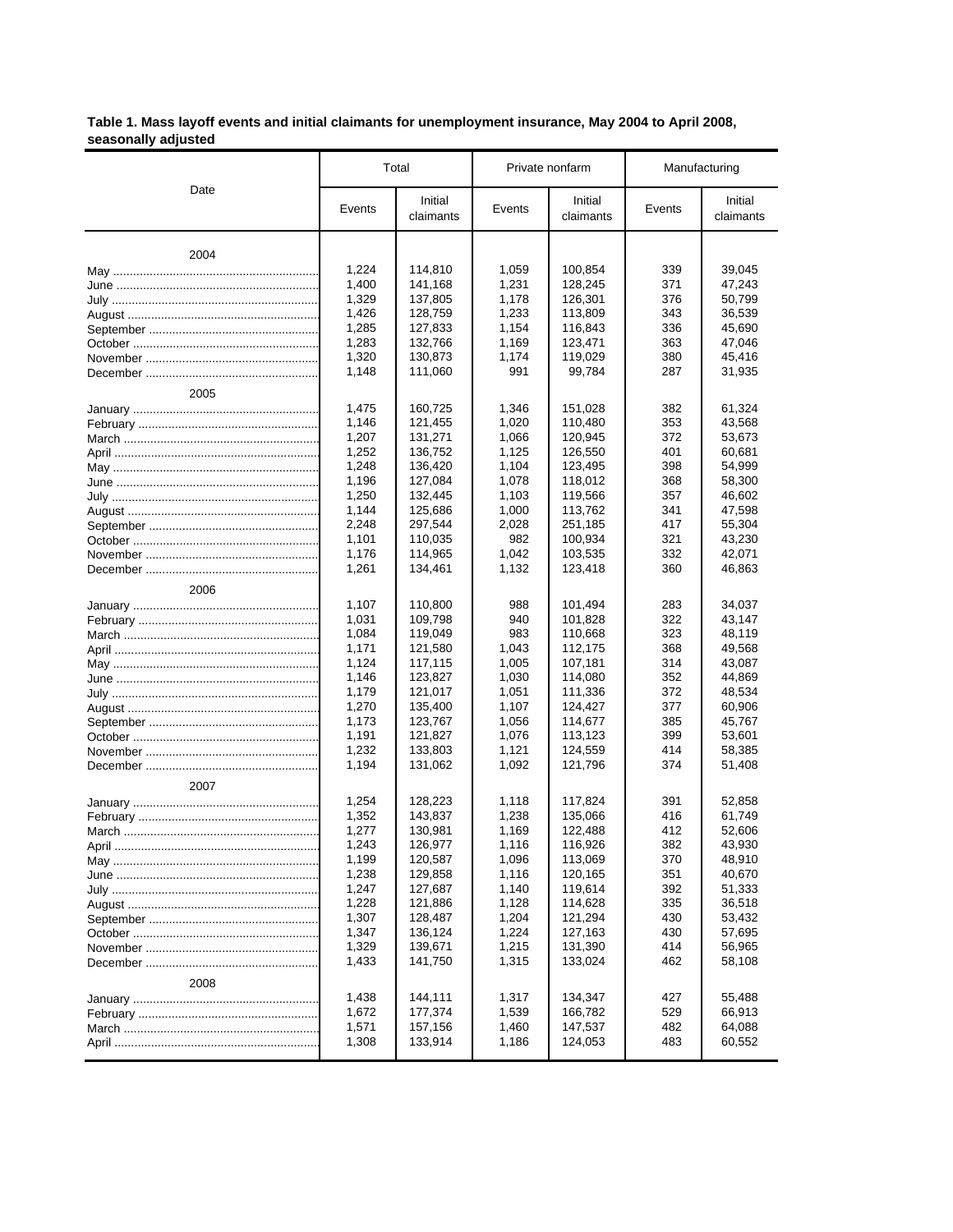**Table 2. Mass layoff events and initial claimants for unemployment insurance, May 2004 to April 2008, not seasonally adjusted**

| iot acaaoniany aujuatod |        | Total                |        | Private nonfarm      | Manufacturing |                      |  |
|-------------------------|--------|----------------------|--------|----------------------|---------------|----------------------|--|
| Date                    | Events | Initial<br>claimants | Events | Initial<br>claimants | Events        | Initial<br>claimants |  |
| 2004                    |        |                      |        |                      |               |                      |  |
|                         | 988    | 87,501               | 878    | 78,786               | 219           | 22,141               |  |
|                         | 1,379  | 134,588              | 1,077  | 110,804              | 222           | 27,307               |  |
|                         | 2,094  | 253,929              | 1,860  | 234,877              | 885           | 145,895              |  |
|                         | 809    | 69,033               | 745    | 63,876               | 194           | 17,698               |  |
|                         | 708    | 68,972               | 637    | 63,102               | 189           | 25,808               |  |
|                         | 1,242  | 127,918              | 1,101  | 117,375              | 372           | 48,265               |  |
|                         | 1,399  | 130,423              | 1,201  | 115,549              | 412           | 44,243               |  |
|                         | 1,614  | 161,271              | 1,487  | 152,092              | 436           | 50,726               |  |
| 2005                    |        |                      |        |                      |               |                      |  |
|                         | 2,564  | 263,952              | 2,421  | 253,409              | 823           | 108,985              |  |
|                         | 810    | 74,644               | 722    | 68,372               | 230           | 24,931               |  |
|                         | 806    | 88,937               | 733    | 83,793               | 246           | 33,030               |  |
|                         | 1,373  | 158,582              | 1,263  | 148,133              | 395           | 59,129               |  |
|                         | 986    | 101,358              | 891    | 93,332               | 249           | 30,424               |  |
|                         | 1,157  | 120,463              | 941    | 103,307              | 216           | 32,783               |  |
|                         | 1,981  | 244,216              | 1,745  | 222,377              | 856           | 136,210              |  |
|                         | 645    | 67,582               | 598    | 63,484               | 188           | 22,531               |  |
|                         | 1,662  | 213,281              | 1,505  | 179,042              | 318           | 47,497               |  |
|                         | 905    | 91,941               | 757    | 80,694               | 249           | 37,276               |  |
|                         | 1,254  | 116,127              | 1,079  | 102,182              | 363           | 41,442               |  |
|                         | 2,323  | 254,258              | 2,168  | 242,753              | 706           | 96,382               |  |
| 2006                    |        |                      |        |                      |               |                      |  |
|                         | 1,245  | 117,946              | 1,123  | 108,701              | 331           | 35,097               |  |
|                         | 719    | 66,555               | 658    | 62,208               | 210           | 24,892               |  |
|                         | 921    | 111,838              | 856    | 106,177              | 285           | 44,688               |  |
|                         | 1,140  | 121,589              | 1,038  | 112,964              | 296           | 39,538               |  |
|                         | 872    | 84,809               | 794    | 78,663               | 192           | 23,570               |  |
|                         | 1,489  | 164,761              | 1,224  | 140,687              | 319           | 41,095               |  |
|                         | 1,511  | 166,857              | 1,335  | 154,342              | 648           | 96,152               |  |
|                         | 708    | 72,844               | 656    | 69,054               | 203           | 28,494               |  |
|                         | 865    | 87,699               | 785    | 81,274               | 296           | 39,076               |  |
|                         | 964    | 98,804               | 820    | 88,133               | 311           | 46,737               |  |
|                         | 1,315  | 136,186              | 1,172  | 125,009              | 455           | 58,473               |  |
|                         | 2,249  | 254,503              | 2,126  | 244,783              | 735           | 105,462              |  |
| 2007                    |        |                      |        |                      |               |                      |  |
|                         | 1,407  | 134,984              | 1,263  | 124,475              | 456           | 53,615               |  |
|                         | 935    | 86,696               | 861    | 82,097               | 273           | 36,170               |  |
|                         | 1,082  | 123,974              | 1,015  | 118,431              | 367           | 49,886               |  |
|                         | 1,219  | 127,444              | 1,115  | 118,040              | 309           | 35,229               |  |
|                         | 923    | 85,816               | 856    | 81,153               | 224           | 26,527               |  |
|                         | 1,599  | 172,810              | 1,318  | 148,669              | 313           | 36,571               |  |
|                         | 1,599  | 175,419              | 1,450  | 164,939              | 684           | 101,390              |  |
|                         | 963    | 93,458               | 908    | 88,345               | 220           | 23,361               |  |
|                         | 717    | 67,385               | 667    | 64,026               | 246           | 29,381               |  |
|                         | 1,083  | 108,455              | 929    | 97,716               | 338           | 50,918               |  |
|                         | 1,799  | 198,220              | 1,593  | 181,184              | 514           | 75,413               |  |
|                         | 2,167  | 224,214              | 2,071  | 216,898              | 699           | 91,754               |  |
| 2008                    |        |                      |        |                      |               |                      |  |
|                         | 1,647  | 154,503              | 1,520  | 144,191              | 488           | 54,418               |  |
|                         | 1,269  | 119,508              | 1,178  | 113,587              | 361           | 42,527               |  |
|                         | 1,089  | 114,541              | 1,039  | 110,147              | 333           | 43,740               |  |
|                         | 1,272  | 130,810              | 1,172  | 121,625              | 394           | 48,188               |  |
|                         |        |                      |        |                      |               |                      |  |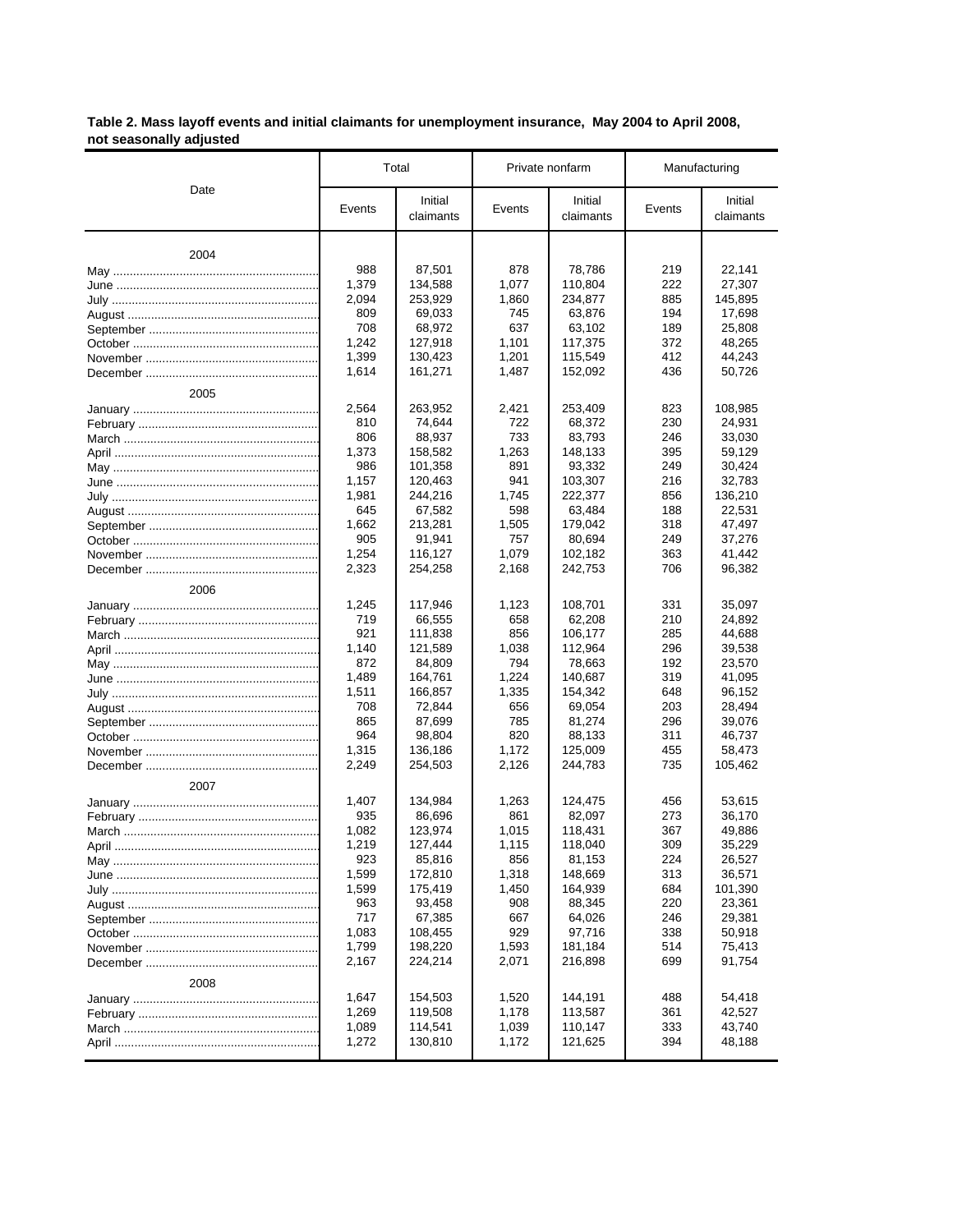### **Table 3. Industry distribution: Mass layoff events and initial claimants for unemployment insurance**

|                                                                                  |                      | Mass layoff events |                      |                | Initial claimants for<br>unemployment insurance |                  |                          |                          |
|----------------------------------------------------------------------------------|----------------------|--------------------|----------------------|----------------|-------------------------------------------------|------------------|--------------------------|--------------------------|
| Industry                                                                         | April<br>2007        | February<br>2008   | March<br>2008        | April<br>2008  | April<br>2007                                   | February<br>2008 | March<br>2008            | April<br>2008            |
| Seasonally adjusted                                                              |                      |                    |                      |                |                                                 |                  |                          |                          |
|                                                                                  | 1,243                | 1,672              | 1,571                | 1,308          | 126,977                                         | 177,374          | 157,156                  | 133,914                  |
|                                                                                  | 1,116                | 1,539              | 1,460                | 1,186          | 116,926                                         | 166,782          | 147,537                  | 124,053                  |
|                                                                                  | 382                  | 529                | 482                  | 483            | 43,930                                          | 66,913           | 64,088                   | 60,552                   |
| Not seasonally adjusted                                                          |                      |                    |                      |                |                                                 |                  |                          |                          |
|                                                                                  | 1,219                | 1,269              | 1,089                | 1,272          | 127,444                                         | 119,508          | 114,541                  | 130,810                  |
|                                                                                  | 1,177                | 1,232              | 1,063                | 1,234          | 124,672                                         | 116,852          | 111,984                  | 127,631                  |
| Agriculture, forestry, fishing and hunting                                       | 62                   | 54                 | 24                   | 62             | 6,632                                           | 3,265            | 1,837                    | 6,006                    |
|                                                                                  | 1,115                | 1,178              | 1,039                | 1,172          | 118,040                                         | 113,587          | 110,147                  | 121,625                  |
|                                                                                  | $(^2)$               | 5                  | $(^2)$               | $(^{2})$       | (2)                                             | 335              | $(^2)$                   | $(^2)$                   |
|                                                                                  |                      | $(^{2})$           | $(^2)$               | $(^2)$         |                                                 | $(^2)$           | $(^2)$                   | $(^2)$                   |
|                                                                                  | 88<br>309            | 193<br>361         | 119<br>333           | 112<br>394     | 6,423<br>35,229                                 | 13,335<br>42,527 | 7,891<br>43,740          | 8,106<br>48,188          |
|                                                                                  | 61                   | 46                 | 58                   | 66             | 5,976                                           | 3,916            | 7,705                    | 7,085                    |
| Beverage and tobacco products                                                    | 3                    | 9                  | 6                    | $\overline{4}$ | 251                                             | 795              | 540                      | 422                      |
|                                                                                  | 15                   | 10                 | 14                   | 10             | 1,234                                           | 1,373            | 2,745                    | 1,065                    |
|                                                                                  | 8                    | 5                  | $(^2)$               | 5              | 1,030                                           | 615              | $(^2)$                   | 700                      |
| Leather and allied products                                                      | 12                   | $(^{2})$           | 8                    | 10             | 951                                             | $(^2)$           | 544                      | 872                      |
|                                                                                  | $(^2)$<br>21         | 50                 | 30                   | $(^2)$<br>33   | $(^{2})$<br>1,907                               | 5,576            | 2,419                    | (2)<br>3,973             |
|                                                                                  | 3                    | 7                  | 9                    | 7              | 214                                             | 711              | 827                      | 419                      |
| Printing and related support activities                                          | 5                    | 11                 | 9                    | 11             | 578                                             | 714              | 736                      | 1,136                    |
| Petroleum and coal products                                                      | $(^2)$               | $(^2)$             | $({}^{2})$           | $(^2)$         | $(^2)$                                          | $(^{2})$         | $(^2)$                   | $(^2)$                   |
|                                                                                  | 7                    | 6                  | 3                    | 8              | 682                                             | 368              | 140                      | 621                      |
| Plastics and rubber products 3                                                   | 11                   | 15                 | 27                   | 28             | 945                                             | 1,081            | 2,201                    | 2,522                    |
| Nonmetallic mineral products                                                     | 11<br>12             | 25                 | 15                   | 14             | 1,021                                           | 1,836            | 1,224                    | 1,251                    |
|                                                                                  | 22                   | 13<br>17           | 10<br>20             | 14<br>22       | 1,415<br>1,649                                  | 1,480<br>1,155   | 873<br>1,878             | 1,386<br>1,612           |
|                                                                                  | 16                   | 15                 | 15                   | 19             | 2,392                                           | 1,129            | 2,447                    | 2,393                    |
| Computer and electronic products                                                 | 14                   | 15                 | 10                   | 15             | 1,031                                           | 1,204            | 917                      | 1,544                    |
| Electrical equipment and appliances                                              | 5                    | 17                 | 9                    | 13             | 996                                             | 5,327            | 2,692                    | 1,153                    |
| Transportation equipment 3                                                       | 63                   | 66                 | 72                   | 89             | 11,503                                          | 12,189           | 14,318                   | 17,617                   |
| Furniture and related products 3<br>Miscellaneous manufacturing 3                | $\overline{7}$<br>10 | 18<br>10           | 11<br>$\overline{4}$ | 18<br>3        | 518<br>758                                      | 2,043<br>638     | 842<br>301               | 1,746<br>395             |
|                                                                                  |                      |                    |                      |                |                                                 |                  |                          |                          |
|                                                                                  | 17<br>95             | 17<br>123          | 22<br>94             | 26<br>95       | 1,719<br>7,630                                  | 1,248<br>11,662  | 1,624<br>9,788           | 2,649<br>7,933           |
| Transportation and warehousing                                                   | 162                  | 53                 | 92                   | 108            | 19,296                                          | 7,318            | 10,629                   | 12,228                   |
|                                                                                  | 35                   | 28                 | 35                   | 33             | 8,715                                           | 4,229            | 4,316                    | 3,446                    |
|                                                                                  | 46                   | 46                 | 46                   | 43             | 3,961                                           | 3,397            | 3,692                    | 2,978                    |
| Real estate and rental and leasing 3                                             | 5<br>48              | 5<br>34            | 5<br>24              | 7<br>59        | 251                                             | 261              | 552                      | 864                      |
| Professional and technical services 3<br>Management of companies and enterprises | $(^2)$               | 3                  | $(^2)$               | $(^2)$         | 6,715<br>$(^2)$                                 | 2,756<br>181     | 3,225<br>$(^2)$          | 7,282<br>$(^2)$          |
| Administrative and waste services 3                                              | 142                  | 197                | 130                  | 168            | 10,953                                          | 17,799           | 10,076                   | 16,831                   |
|                                                                                  | 7                    | 5                  | 6                    | 5              | 1,341                                           | 374              | 1,191                    | 464                      |
| Health care and social assistance                                                | 30                   | 19                 | 20                   | 16             | 3,468                                           | 1,407            | 1,347                    | 1,016                    |
| Arts, entertainment, and recreation                                              | 28                   | 6                  | 8                    | 28             | 1,979                                           | 330              | 492                      | 2,078                    |
| Accommodation and food services<br>Other services, except public administration  | 80<br>17             | 78<br>$({}^{2})$   | 90<br>10             | 68<br>5        | 7,800<br>1,823                                  | 6,121<br>$(^2)$  | 10,328<br>906            | 6,743<br>310             |
|                                                                                  | $\mathbf{1}$         |                    |                      |                | 282                                             |                  | $\overline{\phantom{0}}$ | $\overline{\phantom{0}}$ |
|                                                                                  | 42                   | 37                 | 26                   | 38             | 2,772                                           | 2,656            | 2,557                    | 3,179                    |
|                                                                                  | 9                    | 3                  | 7                    | 7              | 698                                             | 249              | 569                      | 490                      |
|                                                                                  | 9                    | 11                 | 7                    | 10             | 524                                             | 819              | 618                      | 748                      |
|                                                                                  | 24                   | 23                 | 12                   | 21             | 1,550                                           | 1,588            | 1,370                    | 1,941                    |

<sup>1</sup> Data were reported by all states and the District of Columbia. The mannel of the to a change in NAICS versions.

<sup>2</sup> Data do not meet BLS or state agency disclosure standards. NOTE: Dash represents zero.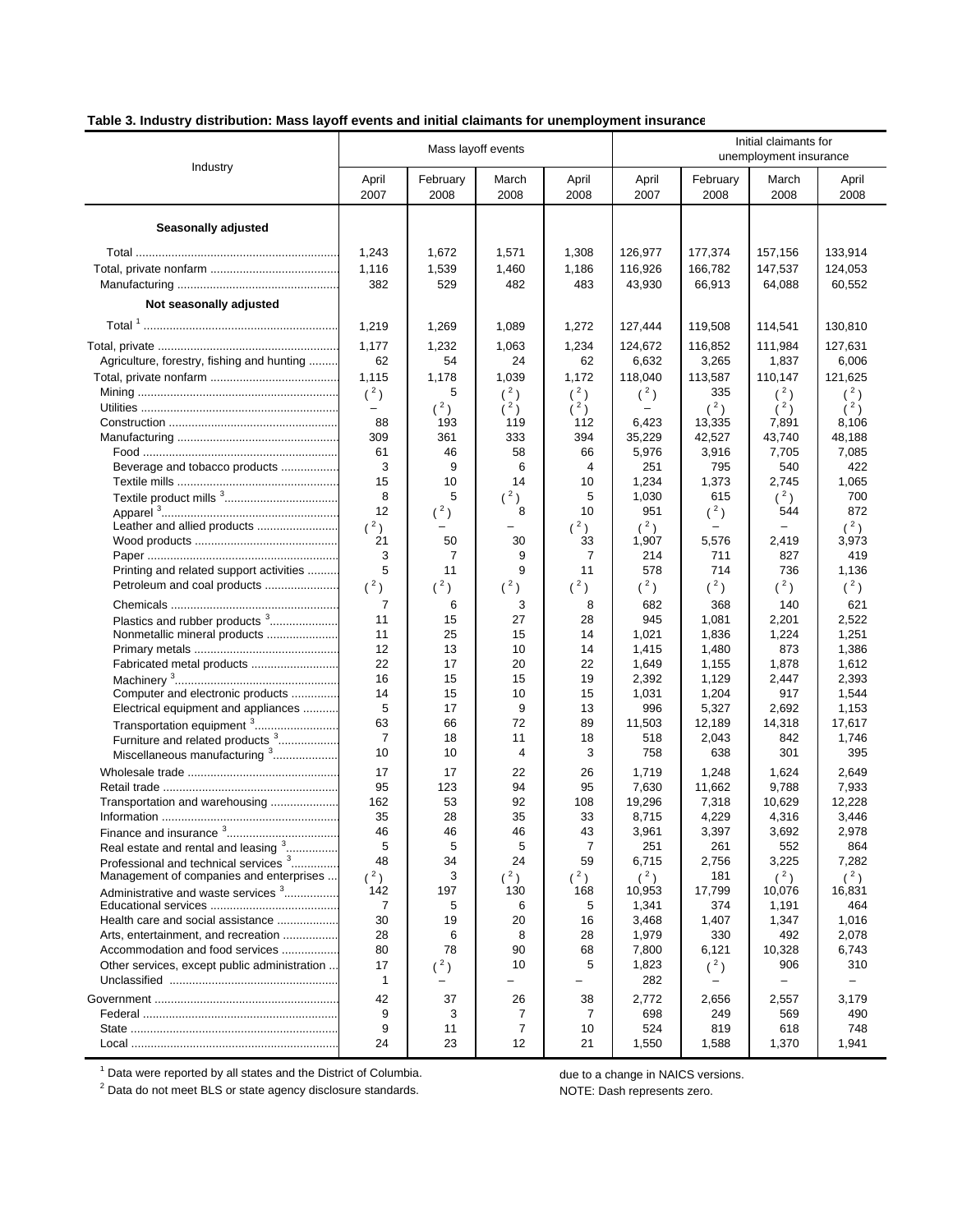### **Table 4. Mass layoff events and initial claimants for unemployment insurance, April 2006 to April 2008, not seasonally adjusted**

|                      |                         |                               | Private nonfarm         |                               |                |                                                    |                                |                      |  |  |  |
|----------------------|-------------------------|-------------------------------|-------------------------|-------------------------------|----------------|----------------------------------------------------|--------------------------------|----------------------|--|--|--|
| Date                 | Total mass layoffs      |                               |                         | Mass layoffs                  |                | Extended mass layoffs<br>lasting more than 30 days | Realization rates <sup>1</sup> |                      |  |  |  |
|                      | Events                  | Initial<br>claimants          | Events                  | Initial<br>claimants          | Events         | Initial<br>claimants                               | Events                         | Initial<br>claimants |  |  |  |
| 2006                 |                         |                               |                         |                               |                |                                                    |                                |                      |  |  |  |
|                      | 1,140<br>872<br>1,489   | 121,589<br>84,809<br>164,761  | 1,038<br>794<br>1,224   | 112,964<br>78,663<br>140,687  |                |                                                    |                                |                      |  |  |  |
| Second Quarter       | 3,501                   | 371,159                       | 3,056                   | 332,314                       | 1,353          | 264,927                                            | 44.3                           | 79.7                 |  |  |  |
| September            | 1,511<br>708<br>865     | 166,857<br>72,844<br>87,699   | 1,335<br>656<br>785     | 154,342<br>69,054<br>81,274   |                |                                                    |                                |                      |  |  |  |
| Third Quarter        | 3,084                   | 327,400                       | 2,776                   | 304,670                       | 929            | 161,764                                            | 33.5                           | 53.1                 |  |  |  |
| November             | 964<br>1,315<br>2,249   | 98.804<br>136,186<br>254,503  | 820<br>1,172<br>2,126   | 88.133<br>125,009<br>244,783  |                |                                                    |                                |                      |  |  |  |
| Fourth Quarter       | 4,528                   | 489,493                       | 4,118                   | 457,925                       | 1,640          | 330,901                                            | 39.8                           | 72.3                 |  |  |  |
| 2007                 |                         |                               |                         |                               |                |                                                    |                                |                      |  |  |  |
|                      | 1,407<br>935<br>1,082   | 134,984<br>86,696<br>123,974  | 1,263<br>861<br>1,015   | 124,475<br>82,097<br>118,431  |                |                                                    |                                |                      |  |  |  |
| First Quarter        | 3,424                   | 345,654                       | 3,139                   | 325,003                       | 1,110          | 199,250                                            | 35.4                           | 61.3                 |  |  |  |
|                      | 1,219<br>923<br>1,599   | 127,444<br>85,816<br>172,810  | 1,115<br>856<br>1,318   | 118,040<br>81,153<br>148,669  |                |                                                    |                                |                      |  |  |  |
| Second Quarter       | 3,741                   | 386,070                       | 3,289                   | 347,862                       | 1,421          | 259,082                                            | 43.2                           | 574.5                |  |  |  |
| September            | 1,599<br>963<br>717     | 175,419<br>93,458<br>67,385   | 1,450<br>908<br>667     | 164,939<br>88,345<br>64,026   |                |                                                    |                                |                      |  |  |  |
| Third Quarter        | 3,279                   | 336,262                       | 3,025                   | 317,310                       | 1,019          | 173,518                                            | 33.7                           | 54.7                 |  |  |  |
| November<br>December | 1,083<br>1,799<br>2,167 | 108,455<br>198,220<br>224,214 | 929<br>1,593<br>2,071   | 97,716<br>181,184<br>216,898  |                |                                                    |                                |                      |  |  |  |
| Fourth Quarter       | 5,049                   | 530,889                       | 4,593                   | 495,798                       | 1,814          | 1346,030                                           | $1^{\circ}$ 39.5               | 569.8                |  |  |  |
| 2008                 |                         |                               |                         |                               |                |                                                    |                                |                      |  |  |  |
|                      | 1,647<br>1,269<br>1,089 | 154,503<br>119,508<br>114,541 | 1,520<br>1,178<br>1,039 | 144,191<br>113,587<br>110,147 |                |                                                    |                                |                      |  |  |  |
| First Quarter        | 4,005                   | 388,552                       | 3,737                   | 367,925                       | $^{2,p}$ 1,111 | $2, p$ 165,933                                     | $P$ 29.7                       | $P$ 45.1             |  |  |  |
|                      | 1,272                   | 130,810                       | 1,172                   | 121,625                       |                |                                                    |                                |                      |  |  |  |

<sup>1</sup> The event realization rate is the percentage of all private nonfarm number of extended mass layoff events is generally revised upwards

rate is the percentage of all private nonfarm mass layoff initial claimants with such events increases by 25-40 percent. associated with layoffs lasting more than 30 days.  $r = r$ evised.

<sup>2</sup> These quarterly numbers are provisional and will be revised as more  $P =$  preliminary. data on these layoffs become available. Experience suggests that the

mass layoff events lasting more than 30 days. The initial claimant realization by less than 10 percent and the number of initial claimants associated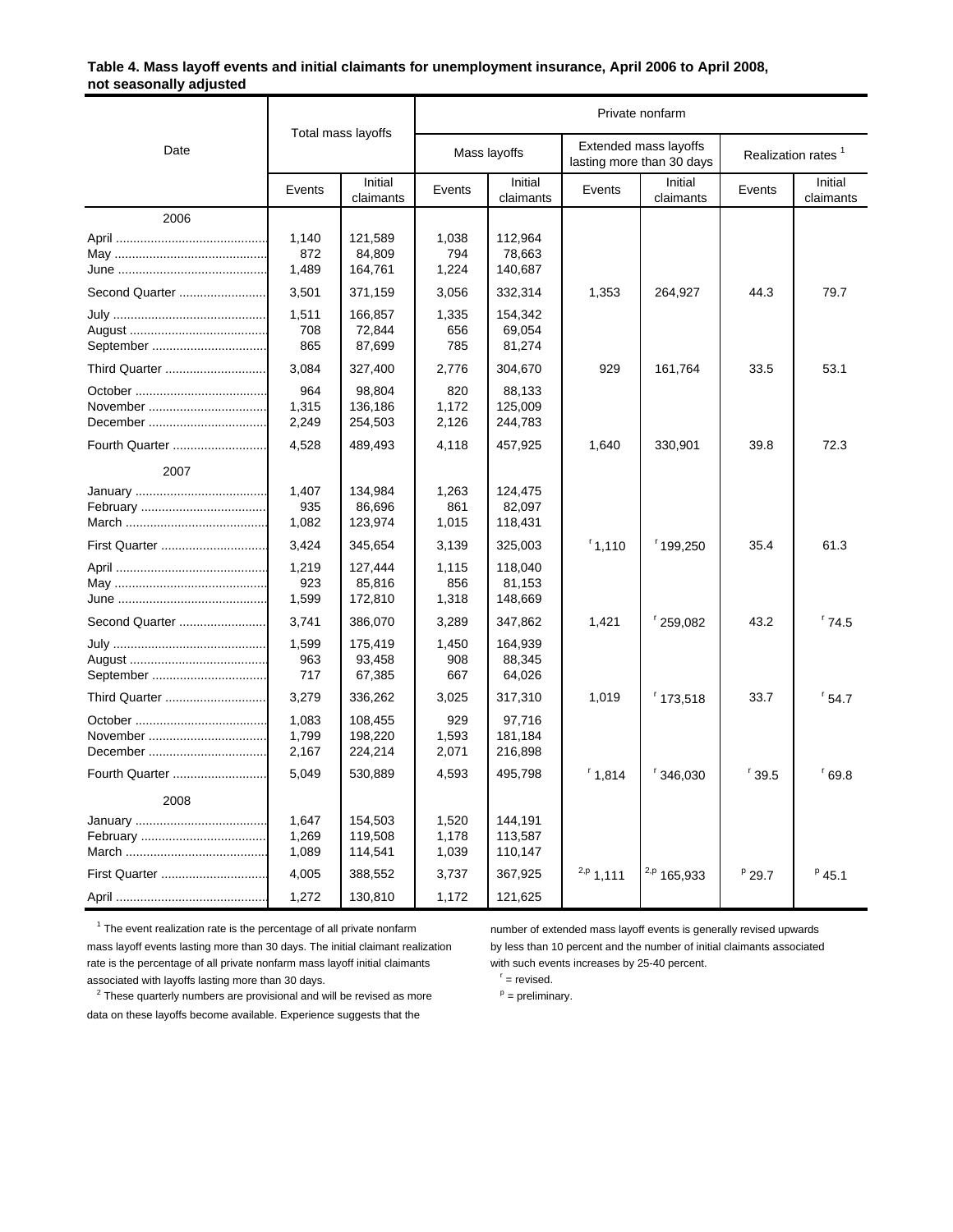**Table 5. Mass layoff events and initial claimants for unemployment insurance by census region and division, not seasonally adjusted**

| Census region and division |               |                  | Mass layoff events |               | Initial claimants for<br>unemployment insurance |                  |               |               |
|----------------------------|---------------|------------------|--------------------|---------------|-------------------------------------------------|------------------|---------------|---------------|
|                            | April<br>2007 | February<br>2008 | March<br>2008      | April<br>2008 | April<br>2007                                   | February<br>2008 | March<br>2008 | April<br>2008 |
|                            | 1,219         | 1,269            | 1,089              | 1,272         | 127,444                                         | 119,508          | 114,541       | 130,810       |
|                            | 315           | 212              | 180                | 244           | 35,637                                          | 21,554           | 21,202        | 24,621        |
|                            | 39            | 35               | 14                 | 59            | 4,637                                           | 3,999            | 1,014         | 6,506         |
|                            | 276           | 177              | 166                | 185           | 31,000                                          | 17,555           | 20,188        | 18,115        |
|                            | 248           | 305              | 245                | 256           | 26,211                                          | 29,835           | 28,097        | 27,299        |
|                            | 147           | 176              | 139                | 139           | 13,763                                          | 13,912           | 14,166        | 11,989        |
|                            | 54            | 64               | 53                 | 59            | 6,813                                           | 8,907            | 6.680         | 8,783         |
|                            | 47            | 65               | 53                 | 58            | 5,635                                           | 7,016            | 7,251         | 6,527         |
|                            | 222           | 232              | 287                | 330           | 23.045                                          | 25,941           | 34.885        | 37,169        |
|                            | 190           | 184              | 224                | 267           | 20.560                                          | 21,916           | 27,847        | 31,172        |
|                            | 32            | 48               | 63                 | 63            | 2,485                                           | 4,025            | 7,038         | 5,997         |
|                            | 434           | 520              | 377                | 442           | 42.551                                          | 42,178           | 30,357        | 41,721        |
|                            | 73            | 47               | 43                 | 67            | 8,024                                           | 3,754            | 4,001         | 7,701         |
|                            | 361           | 473              | 334                | 375           | 34,527                                          | 38,424           | 26,356        | 34,020        |

 $1$  See footnote 1, table 3.

Florida, Georgia, Maryland, North Carolina, South Carolina, and Washington. Virginia, and West Virginia; East South Central: Alabama,

Kentucky, Mississippi, and Tennessee; West South Central: Arkansas, NOTE: The States (including the District of Columbia) that Louisiana, Oklahoma, and Texas; East North Central: Illinois, Indiana, comprise the census divisions are: New England: Connecticut, Michigan, Ohio, and Wisconsin; West North Central: Iowa, Kansas, Maine, Massachusetts, New Hampshire, Rhode Island, Minnesota, Minnesota, Missouri, Nebraska, North Dakota, and South Dakota; and Vermont; Middle Atlantic: New Jersey, New York, and Mountain: Arizona, Colorado, Idaho, Montana, Nevada, New Mexico, Pennsylvania; South Atlantic: Delaware, District of Columbia, Utah, and Wyoming; and Pacific: Alaska, California, Hawaii, Oregon,